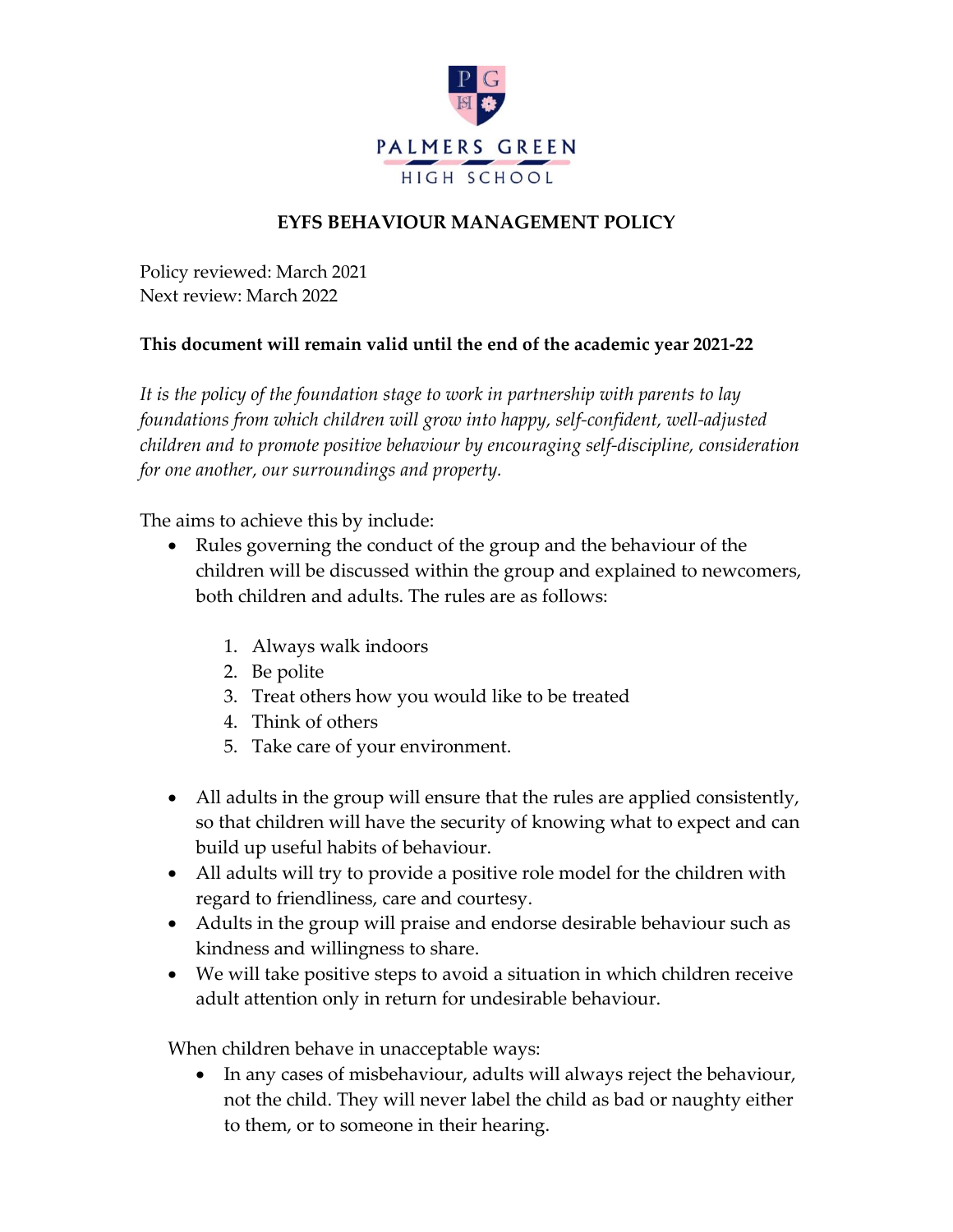- Physical punishment, such as smacking or shaking, will be neither used nor threatened. However, there may be occasions when a member of staff may need to use physical intervention to avert immediate danger of physical injury to any person (including the child) or to manage a child's behaviour if absolutely necessary. Any such circumstances must be reported immediately to the Headmistress, or in her absence to the Deputy Head. A full report will be written and the parents notified at the earliest opportunity.
- Children will never be sent out of the room by themselves.
- Techniques intended to single out and humiliate children will not be used.
- Children who misbehave will be given one-to-one adult support in talking about what was wrong and why and how to behave more appropriately. Where appropriate, this may be achieved by a period of 'time out' with an adult. If another child has been upset, they will be comforted and the adult will confirm that the other child's behaviour is not acceptable. Children will be taught the importance of saying sorry if they have hurt another child by their actions or words.
- In cases of serious misbehaviour, such as racial or other abuse, the unacceptability of the behaviour and attitudes will be made clear immediately, with subsequent parental involvement. A record will be kept of incidents of discrimination (including racist incidents).
- Parents will be informed if their child is persistently unkind to others or if their child has been upset. In all cases, inappropriate behaviour will be dealt with immediately. Parents may be asked to meet staff to discuss their child's behaviour, so that if there are any difficulties we can work together to ensure consistency between home and the foundation stage.

Staff will ensure that:

- They do not shout or raise their voices in a threatening way.
- They make themselves aware of, and respect a range of cultural expectations regarding interaction between people.
- Any behaviour problems will be handled in a developmentally appropriate fashion respecting individual children's level of understanding and maturity.
- They make sure that each child knows that they are valued
- They maintain a tidy and well-organised room.
- They provide a positive role model for the children with regard to friendliness, care and courtesy.
- They do not use threatening behaviour or corporal punishment.